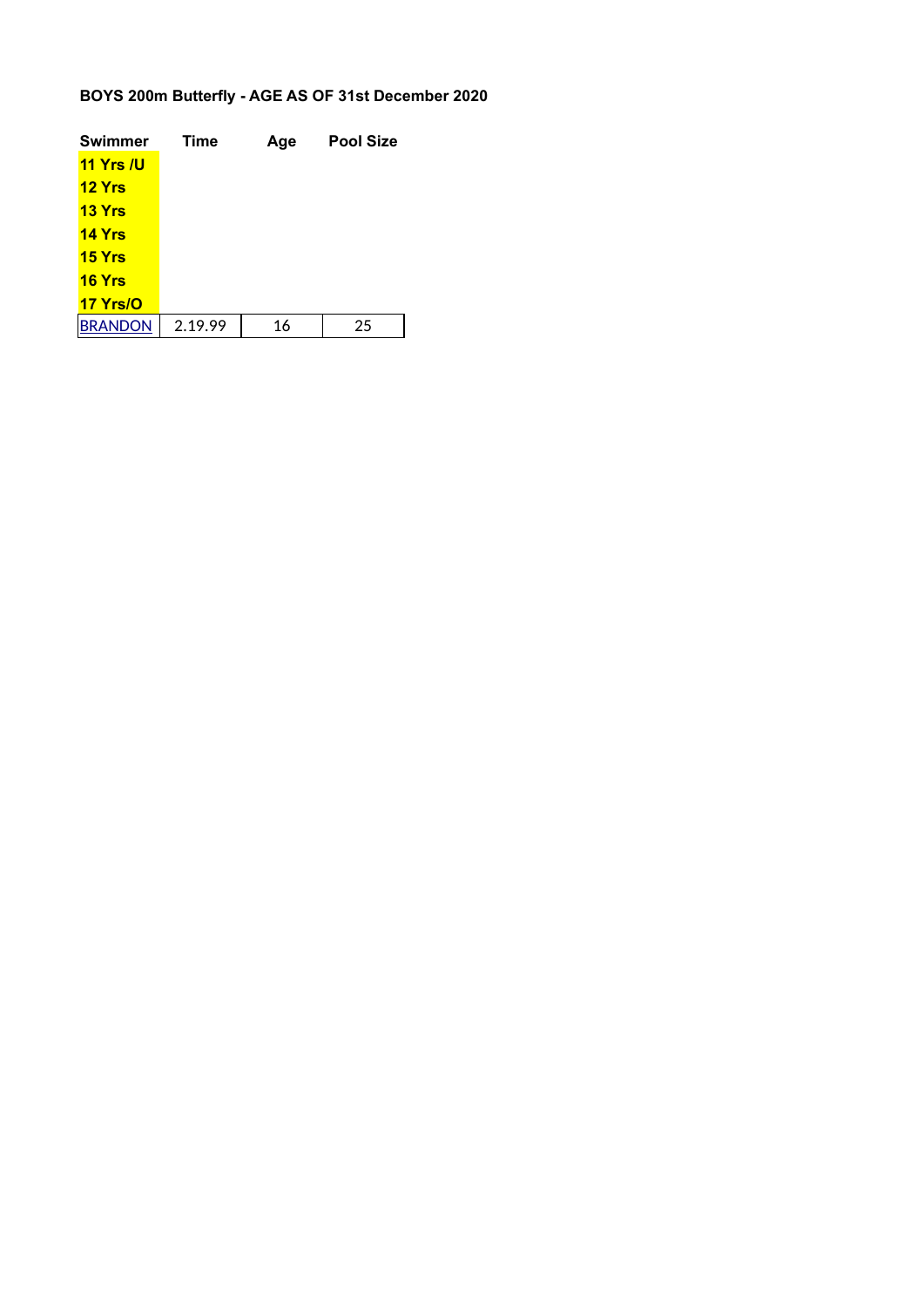# **GIRLS 200m Butterfly - AGE AS OF 31st December 2020**

| <b>Swimmer</b>      | <b>Time</b> | Age | <b>Pool Size</b> |
|---------------------|-------------|-----|------------------|
| 11 Yrs/U            |             |     |                  |
| <b>13 Yrs</b>       |             |     |                  |
| <b>KARA</b>         | 3.26.80     | 13  | 25               |
| 14 Yrs              |             |     |                  |
| <b>KAYLA</b>        | 2.50.07     | 14  | 25               |
| <b>16 Yrs</b>       |             |     |                  |
| <b>MYA</b>          | 2.37.62     | 16  | 25               |
| <b>GRACE</b>        | 2.39.99     | 16  | 25               |
| <b>17 Yrs /O</b>    |             |     |                  |
| <b>CALLIE - ANN</b> | 2.35.63     | 20  | 25               |
| Jodie               | 2.45.11     | 22  | 25               |
| <b>POLLY</b>        | 2.57.08     | 19  | 25               |
| <b>MATILDA</b>      | 3.14.30     | 18  | 25               |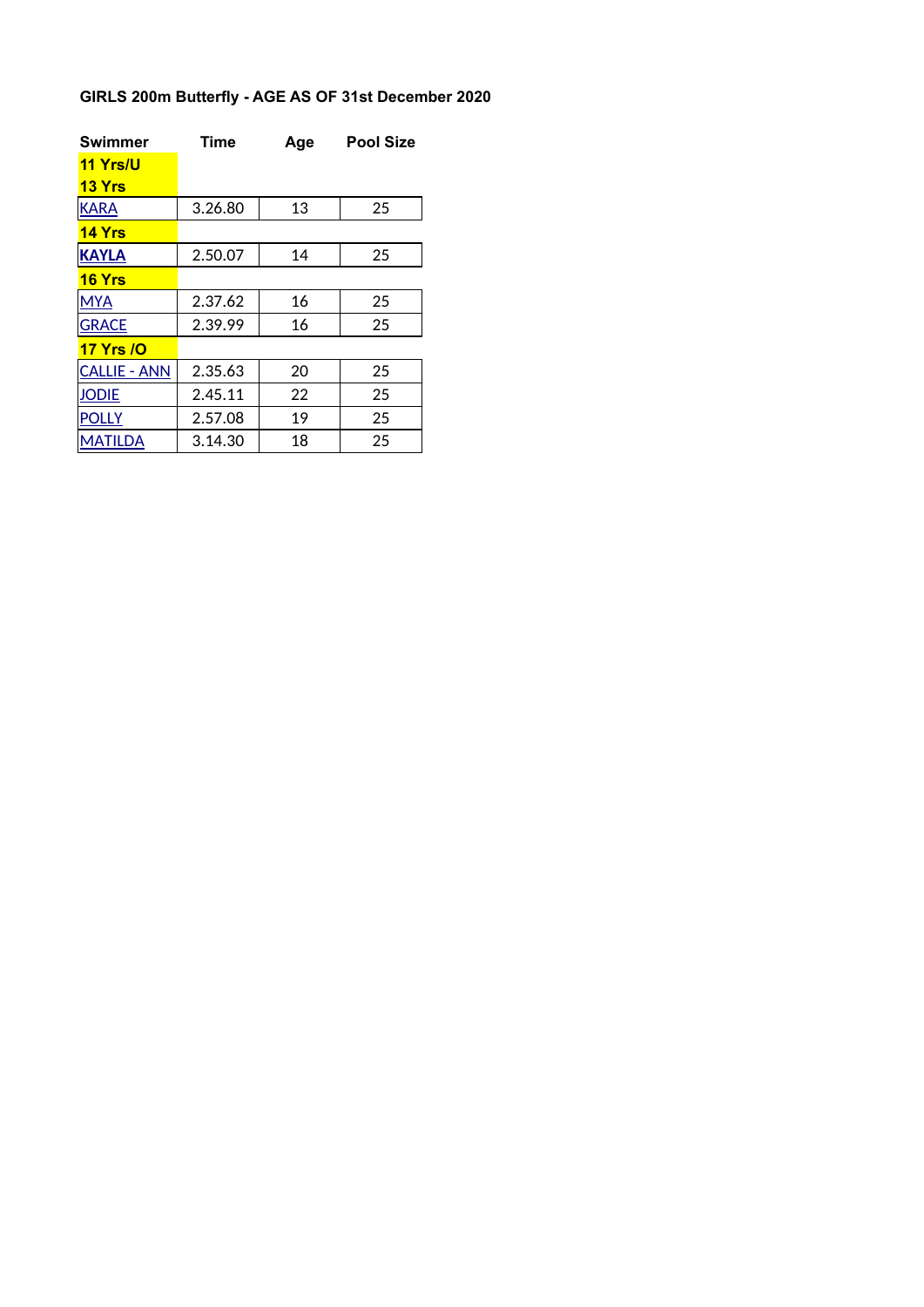### **BOYS 200m Backstroke - AGE AS OF 31st December 2020**

| <b>Swimmer</b>   | <b>Time</b> | Age | <b>Pool Size</b> |
|------------------|-------------|-----|------------------|
| <b>11 Yrs /U</b> |             |     |                  |
| <b>12 Yrs</b>    |             |     |                  |
| <b>15 Yrs</b>    |             |     |                  |
| <b>WILLIAM</b>   | 3.06.04     | 15  | 25               |
| <b>FREDDIE</b>   | 3.17.84     | 15  | 25               |
| 16Yrs            |             |     |                  |
| <b>JOSHUA</b>    | 2.24.04     | 16  | 25               |
| 17 Yrs/O         |             |     |                  |
| <b>BRANDON</b>   | 2.08.29     | 17  | 25               |
| <b>RICHARD</b>   | 2.14.03     | 20  | 25               |
| <b>DAVID</b>     | 2.26.60     | 23  | 25               |
| <b>CHARLIE</b>   | 2.42.99     | 17  | 25               |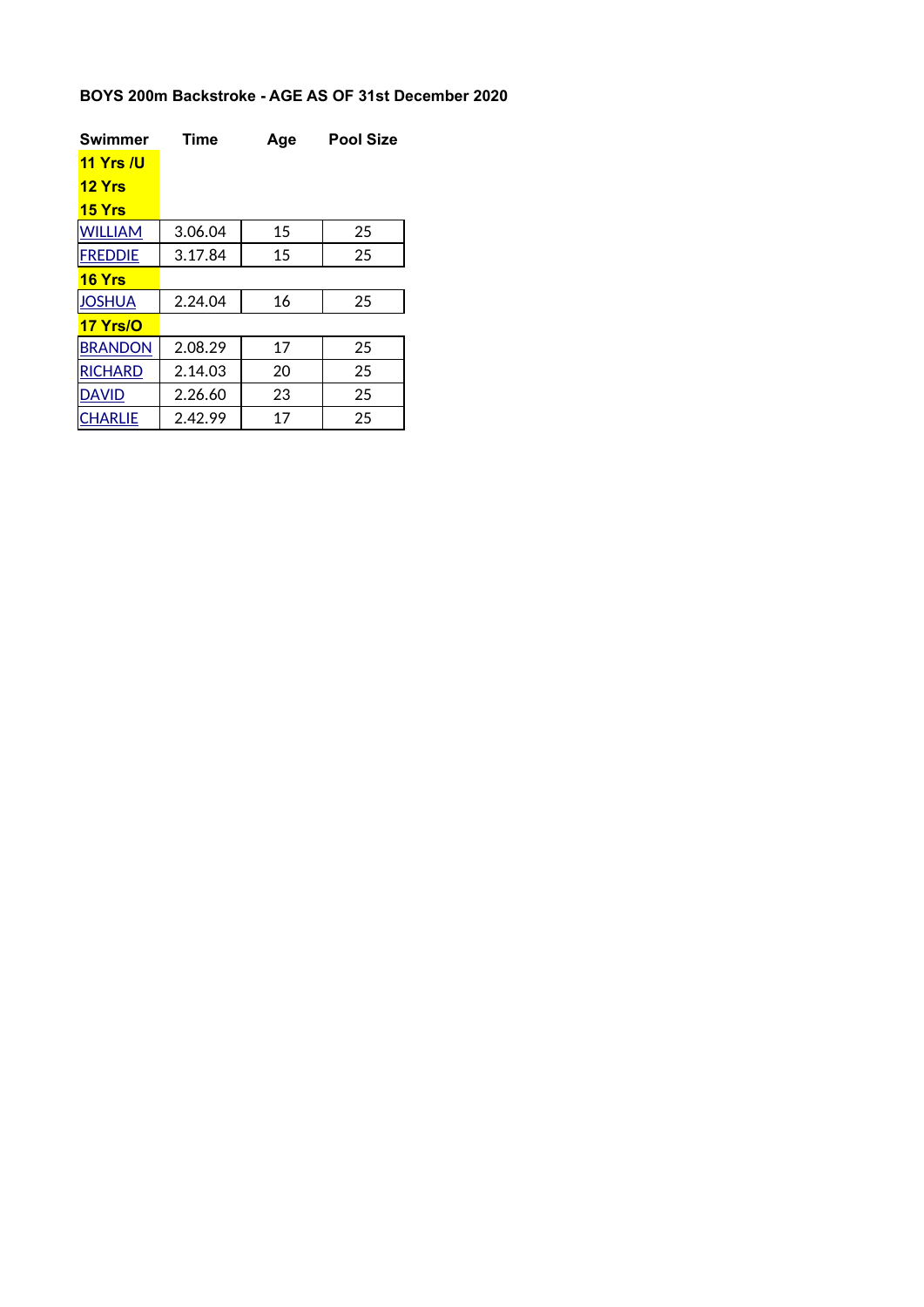#### **GIRLS 200m Backstroke - AGE AS OF 31st December 2020**

| <b>Swimmer</b>      | Time    | Age | <b>Pool Size</b> |
|---------------------|---------|-----|------------------|
| <b>11 Yrs/U</b>     |         |     |                  |
| <b>CHLOE-ANN</b>    | 2.58.40 | 11  | 50               |
| <b>12 Yrs</b>       |         |     |                  |
| <b>OLIVIA</b>       | 3.13.61 | 12  | 25               |
| <b>14 Yrs</b>       |         |     |                  |
| <b>KAYLA</b>        | 2.45.37 | 14  | 50               |
| <b>15 Yrs</b>       |         |     |                  |
| <b>TARRYN</b>       | 3.13.26 | 15  | 25               |
| <b>16 Yrs</b>       |         |     |                  |
| <b>MYA</b>          | 2.40.27 | 16  | 25               |
| <b>GRACE</b>        | 2.43.59 | 16  | 25               |
| <b>BETH</b>         | 3.16.01 | 16  | 25               |
| <b>17 Yrs / O</b>   |         |     |                  |
| <b>CALLIE - ANN</b> | 2.31.15 | 20  | 25               |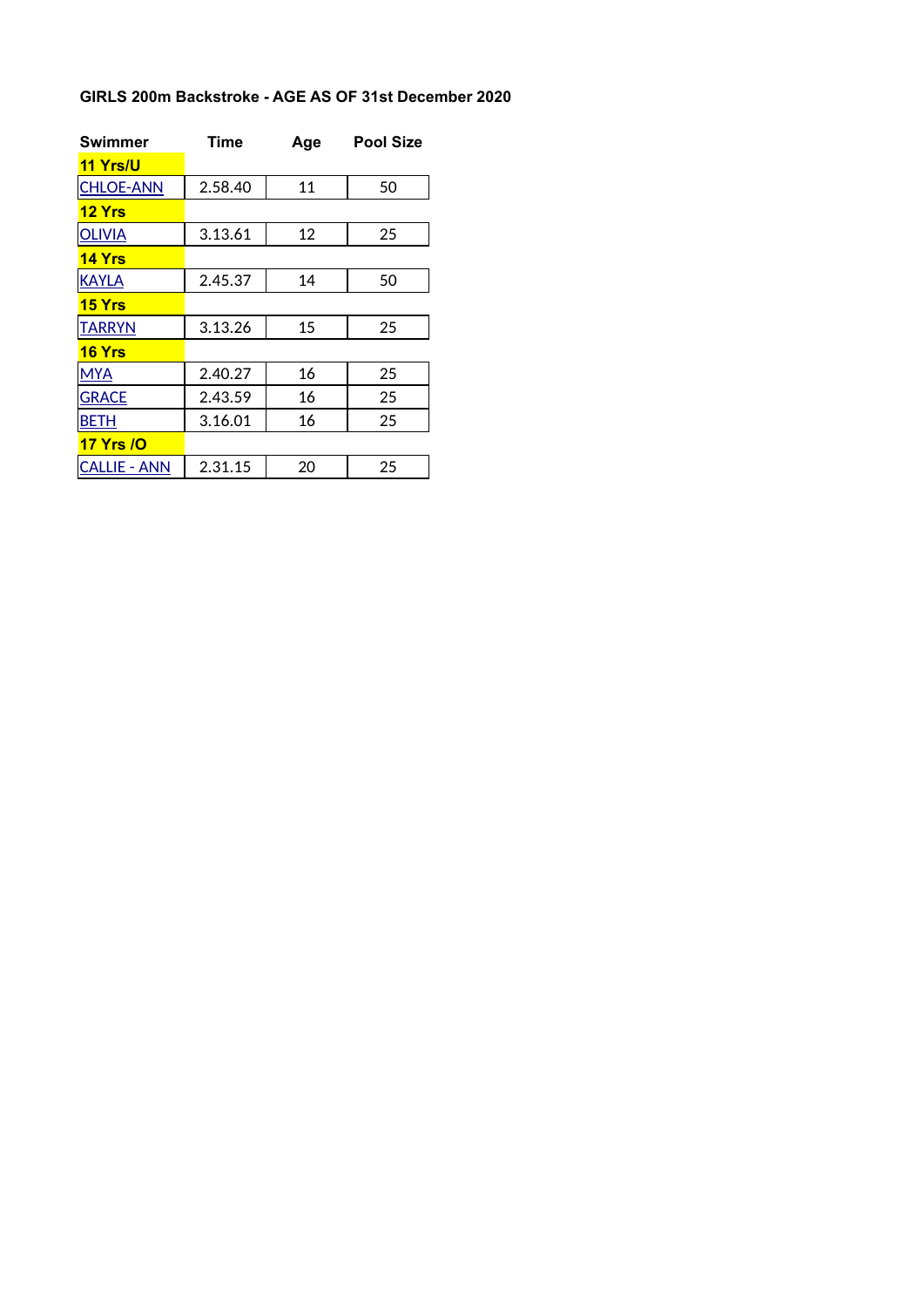### **BOYS 200m Breaststroke - AGE AS OF 31st December 2020**

| <b>Swimmer</b>    | <b>Time</b> | Age | <b>Pool Size</b> |
|-------------------|-------------|-----|------------------|
| <b>13 Yrs</b>     |             |     |                  |
| <b>MAX</b>        | 3.13.39     | 13  | 25               |
| <b>AADHITHYAN</b> | 4.17.80     | 13  | 25               |
| <b>15 Yrs</b>     |             |     |                  |
| <b>FREDDIE</b>    | 3.25.87     | 15  | 25               |
| <b>16 Yrs</b>     |             |     |                  |
| <b>JOSHUA</b>     | 2.52.31     | 16  | 25               |
| 17 Yrs/O          |             |     |                  |
| <b>BRANDON</b>    | 2.31.62     | 17  | 25               |
| <b>RICHARD</b>    | 2.33.09     | 20  | 25               |
| <b>CHARLIE</b>    | 2.56.24     | 17  | 25               |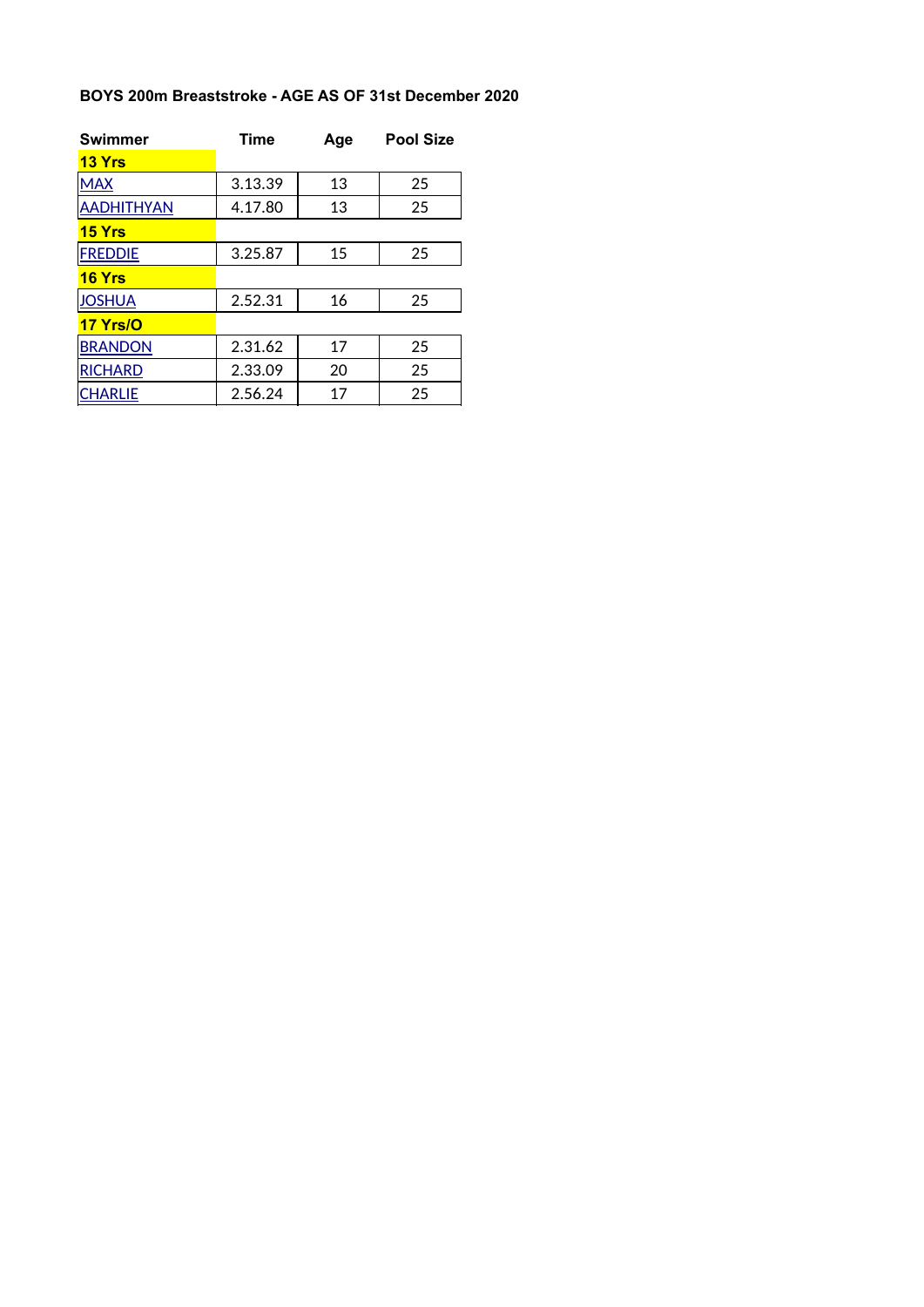# **GIRLS 200m Breaststroke - AGE AS OF 31st December 2020**

| <b>Swimmer</b>      | <b>Time</b> | Age | <b>Pool Size</b> |
|---------------------|-------------|-----|------------------|
| 11 Yrs/U            |             |     |                  |
| <b>14 Yrs</b>       |             |     |                  |
| <b>KAYLA</b>        | 3.06.71     | 14  | 25               |
| <b>LILY B</b>       | 3.25.35     | 14  | 25               |
| $14$ Yrs            |             |     |                  |
| <b>16 Yrs</b>       |             |     |                  |
| <b>GRACE</b>        | 2.59.19     | 16  | 25               |
| <b>MYA</b>          | 2.59.53     | 16  | 25               |
| <b>BETH</b>         | 3.28.02     | 16  | 25               |
| <b>JULIA</b>        | 3.35.23     | 16  | 25               |
| <b>17 Yrs /O</b>    |             |     |                  |
| <b>CALLIE - ANN</b> | 2.48.31     | 20  | 25               |
| <b>POLLY</b>        | 3.08.42     | 16  | 25               |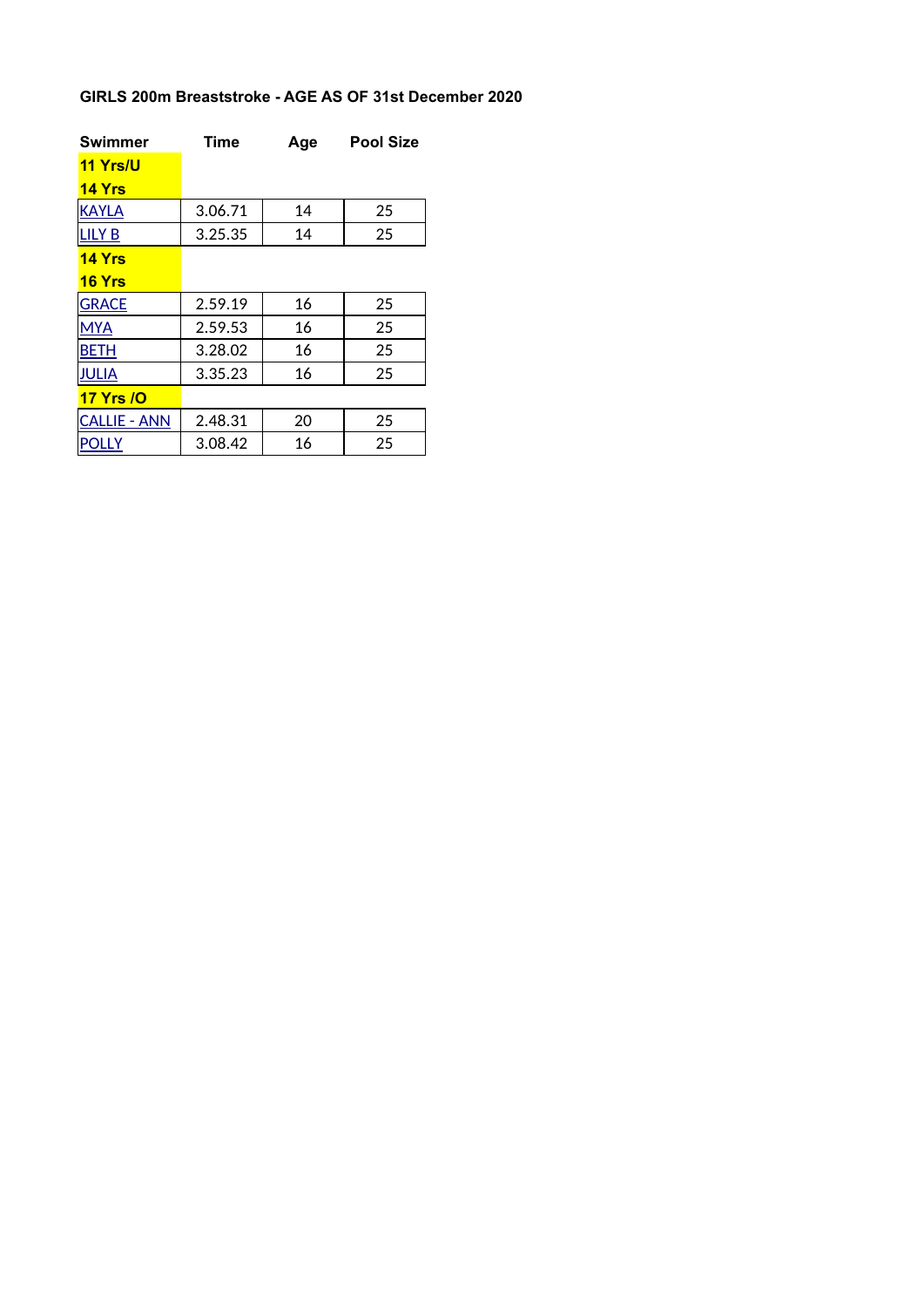### **BOYS 200m Free - AGE AS OF 31st December 2020**

| <b>Swimmer</b>   | Time    | Age | <b>Pool Size</b> |
|------------------|---------|-----|------------------|
| <u>11 Yrs /U</u> |         |     |                  |
| <b>15 Yrs</b>    |         |     |                  |
| <b>FREDDIE</b>   | 2.38.89 | 15  | 25               |
| <b>WILLIAM</b>   | 2.40.53 | 15  | 25               |
| <b>JAMES</b>     | 2.52.39 | 15  | 25               |
| <b>16 Yrs</b>    |         |     |                  |
| <b>JOSHUA</b>    | 2.19.65 | 16  | 25               |
| <b>JOE</b>       | 2.53.83 | 16  | 25               |
| <b>17 Yrs/O</b>  |         |     |                  |
| <b>BRANDON</b>   | 1.59.33 | 17  | 25               |
| <b>RICHARD</b>   | 2.01.74 | 20  | 25               |
| <b>OLIVER</b>    | 2.04.94 | 20  | 25               |
| David            | 2.09.52 | 23  | 25               |
| CHARLIE          | 2.24.92 | 17  | 25               |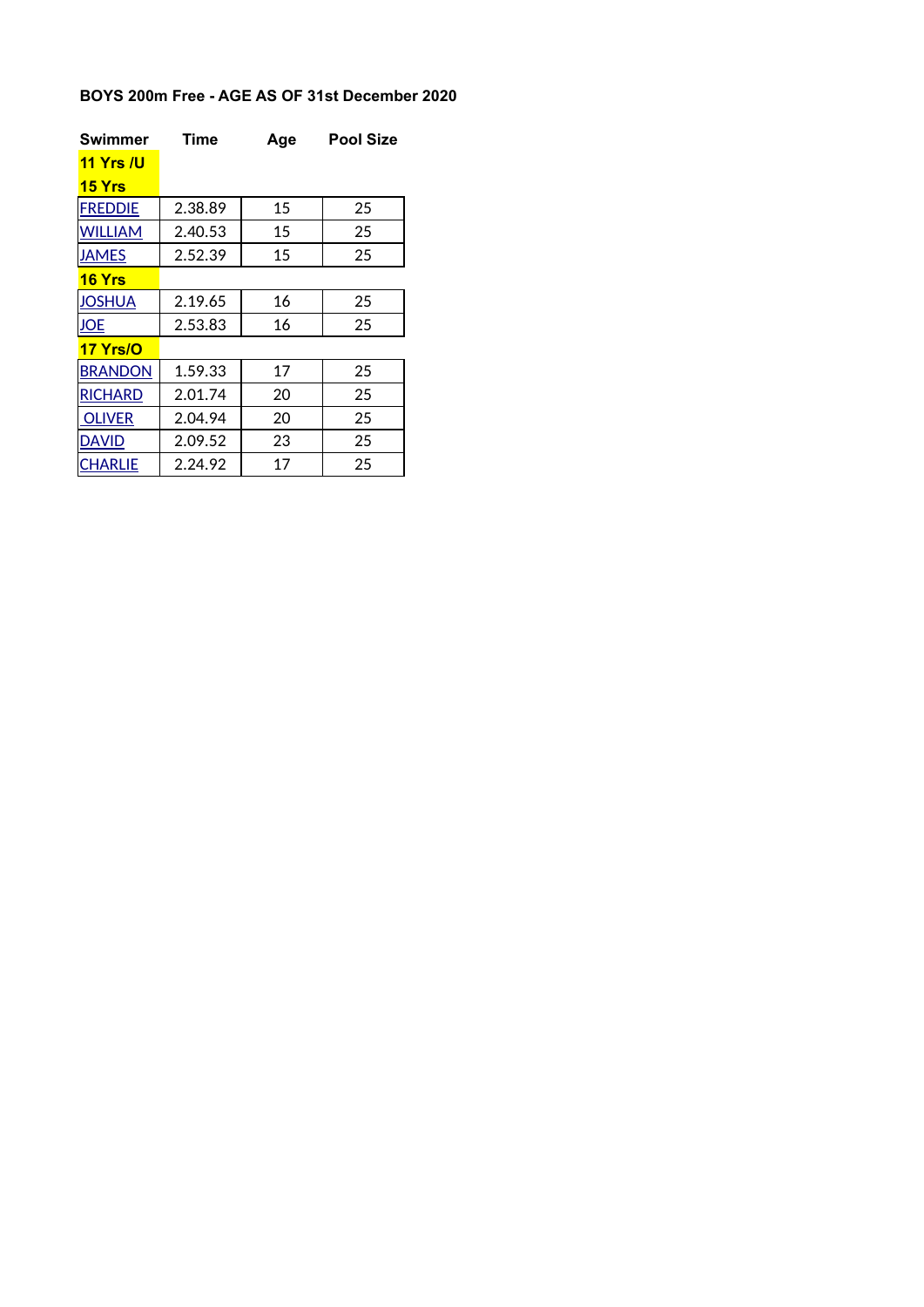## **GIRLS 200m Free - AGE AS OF 31st December 2020**

| <b>Swimmer</b>      | <b>Time</b> | Age | <b>Pool Size</b> |
|---------------------|-------------|-----|------------------|
| 12 Yrs              |             |     |                  |
| <b>OPHELIA</b>      | 3.11.44     | 12  | 25               |
| <b>13 Yrs</b>       |             |     |                  |
| <b>SOPHIE</b>       | 3.03.07     | 13  | 25               |
| <b>MADISON</b>      | 3.10.37     | 13  | 25               |
| <b>14 Yrs</b>       |             |     |                  |
| <b>KAYLA</b>        | 2.32.66     | 14  | 50               |
| <b>ALICE</b>        | 2.53.25     | 14  | 25               |
| <b>15 Yrs</b>       |             |     |                  |
| <b>TARRYN</b>       | 2.45.68     | 15  | 50               |
| <b>16 Yrs</b>       |             |     |                  |
| <b>MYA</b>          | 2.21.40     | 16  | 25               |
| <b>GRACE</b>        | 2.23.18     | 16  | 25               |
| <u>LILY</u>         | 2.25.18     | 16  | 25               |
| <b>AMELIA</b>       | 2.37.47     | 16  | 25               |
| <b>LEONI</b>        | 2.40.05     | 16  | 25               |
| <b>JULIA</b>        | 2.42.18     | 16  | 25               |
| <b>BETH</b>         | 2.54.97     | 16  | 25               |
| <b>17 Yrs /O</b>    |             |     |                  |
| <b>CALLIE - ANN</b> | 2.06.47     | 20  | 25               |
| <b>LEIGHA</b>       | 2.11.41     | 23  | 25               |
| <b>MATILDA</b>      | 2.18.80     | 18  | 25               |
| <b>TIERNEY</b>      | 2.20.45     | 19  | 25               |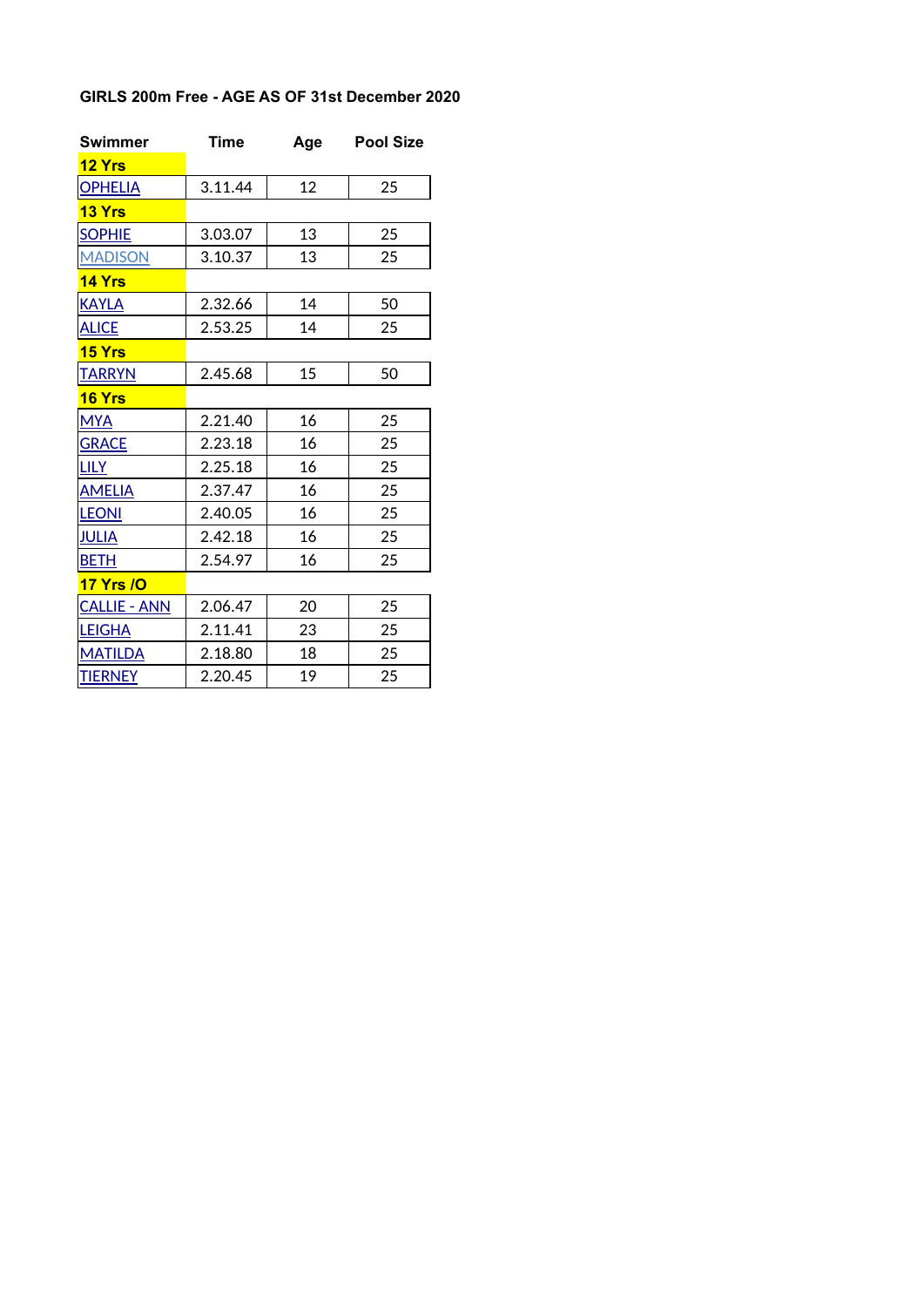#### **BOYS 200m I.M - AGE AS OF 31st December 2020**

| <b>Swimmer</b> | <b>Time</b><br>Age |    | <b>Pool Size</b> |
|----------------|--------------------|----|------------------|
| <b>13 Yrs</b>  |                    |    |                  |
| <b>MAX</b>     | 3.18.22            | 13 | 25               |
| <b>15 Yrs</b>  |                    |    |                  |
| <b>FREDDIE</b> | 3.07.61            | 15 | 25               |
| <b>WILLIAM</b> | 3.10.83            | 15 | 25               |
| <b>16 Yrs</b>  |                    |    |                  |
| <b>JOSHUA</b>  | 2.29.24            | 16 | 25               |
| 17 Yrs/O       |                    |    |                  |
| <b>BRANDON</b> | 2.09.17            | 17 | 25               |
| <b>RICHARD</b> | 2.13.10            | 20 | 25               |
| <b>OLIVER</b>  | 2.34.82            | 20 | 25               |
| <b>CHARLIE</b> | 2.45.97            | 17 | 25               |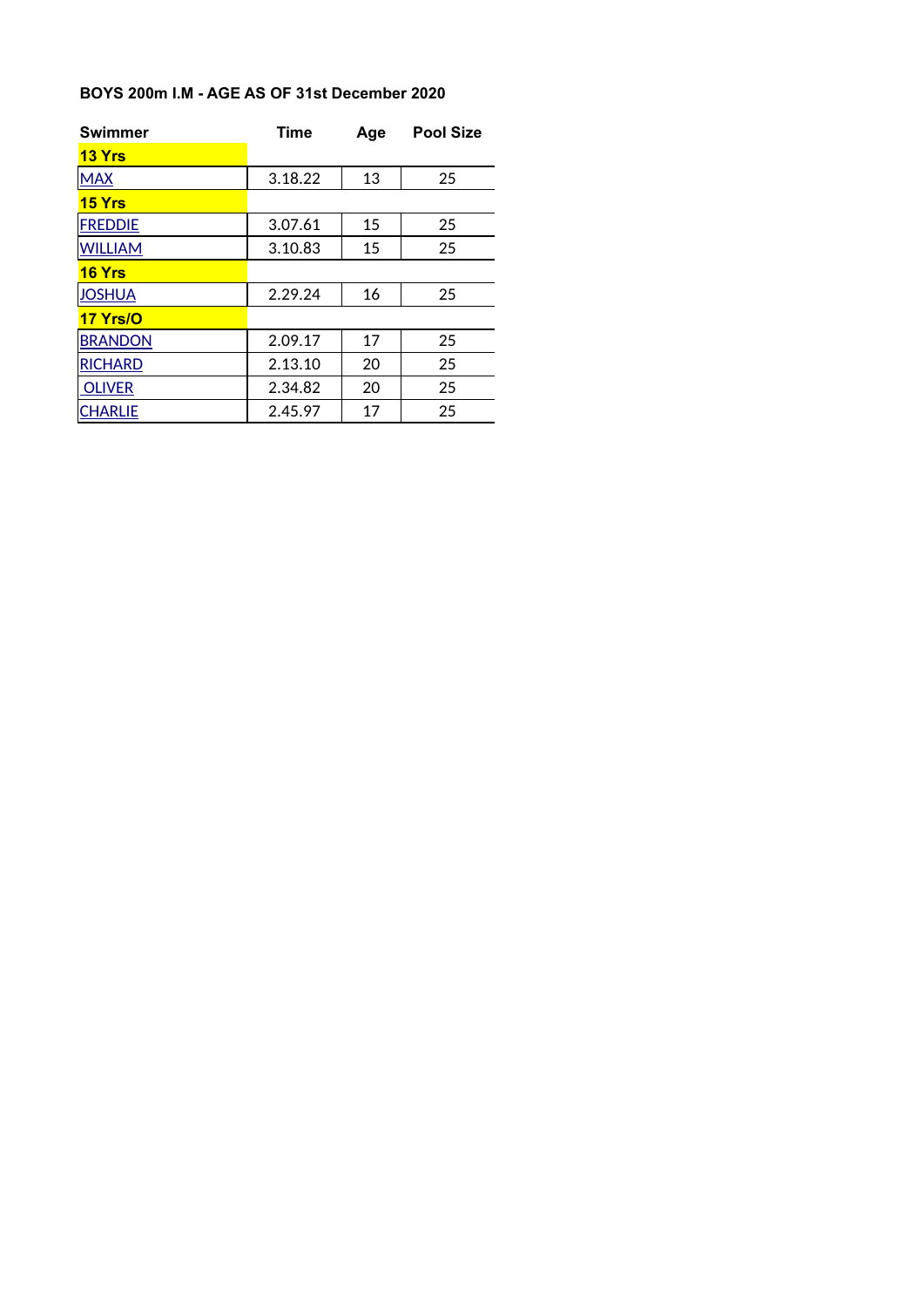#### **GIRLS 200m I.M - AGE AS OF 31st December 2020**

| <b>Swimmer</b>      | <b>Time</b> | Age | <b>Pool Size</b> |
|---------------------|-------------|-----|------------------|
| <b>13 Yrs</b>       |             |     |                  |
| <b>FAITH</b>        | 3.25.37     | 13  | 25               |
| <b>SOPHIE</b>       | 3.38.41     | 13  | 25               |
| 14 Yrs              |             |     |                  |
| <b>KAYLA</b>        | 2.42.30     | 14  | 25               |
| <b>LILY B</b>       | 2.59.75     | 14  | 25               |
| <b>ALICE</b>        | 3.13.05     | 14  | 25               |
| 16 Yrs              |             |     |                  |
| <b>LILY</b>         | 2.33.90     | 16  | 25               |
| <b>GRACE</b>        | 2.38.03     | 16  | 25               |
| <b>MYA</b>          | 2.38.59     | 16  | 25               |
| <b>AMELIA</b>       | 3.04.13     | 16  | 25               |
| <b>LEONI</b>        | 3.18.17     | 16  | 25               |
| <b>17 Yrs /O</b>    |             |     |                  |
| <b>CALLIE - ANN</b> | 2.30.70     | 20  | 25               |
| <b>LEIGHA</b>       | 2.44.56     | 23  | 25               |
| <b>JODIE</b>        | 2.41.50     | 22  | 25               |
| <b>MATILDA</b>      | 2.44.40     | 18  | 25               |
| <b>POLLY</b>        | 2.46.55     | 19  | 25               |
| <b>TIERNEY</b>      | 2.50.17     | 19  | 25               |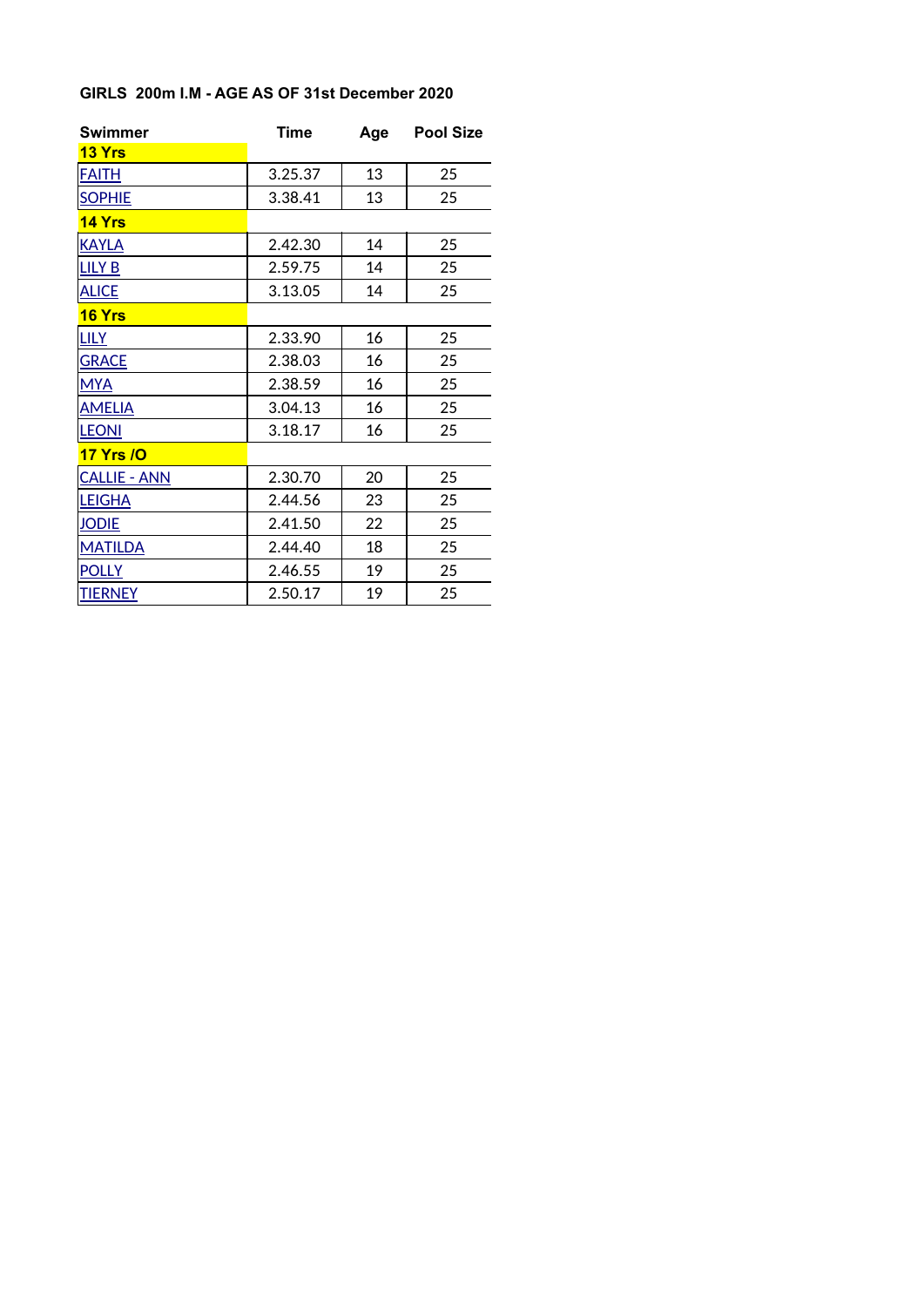### **BOYS 400m Free - AGE AS OF 31st December 2020**

| Swimmer          | Time    | Age | <b>Pool Size</b> |
|------------------|---------|-----|------------------|
| <b>11 Yrs /U</b> |         |     |                  |
| <b>12 Yrs</b>    |         |     |                  |
| <b>15 Yrs</b>    |         |     |                  |
| <b>WILLIAM</b>   | 5.50.19 | 15  | 25               |
| <b>FREDDIE</b>   | 5.53.66 | 15  | 25               |
| <b>16 Yrs</b>    |         |     |                  |
| <b>JOSHUA</b>    | 4.50.75 | 16  | 25               |
| <b>17 Yrs/O</b>  |         |     |                  |
| <b>BRANDON</b>   | 4.18.37 | 17  | 25               |
| <b>RICHARD</b>   | 4.25.66 | 20  | 25               |
| <b>OLIVER</b>    | 4.26.78 | 20  | 25               |
| <b>CAMERON</b>   | 4.51.40 | 19  | 25               |
| <b>CHARLIE</b>   | 5.26.23 | 17  | 25               |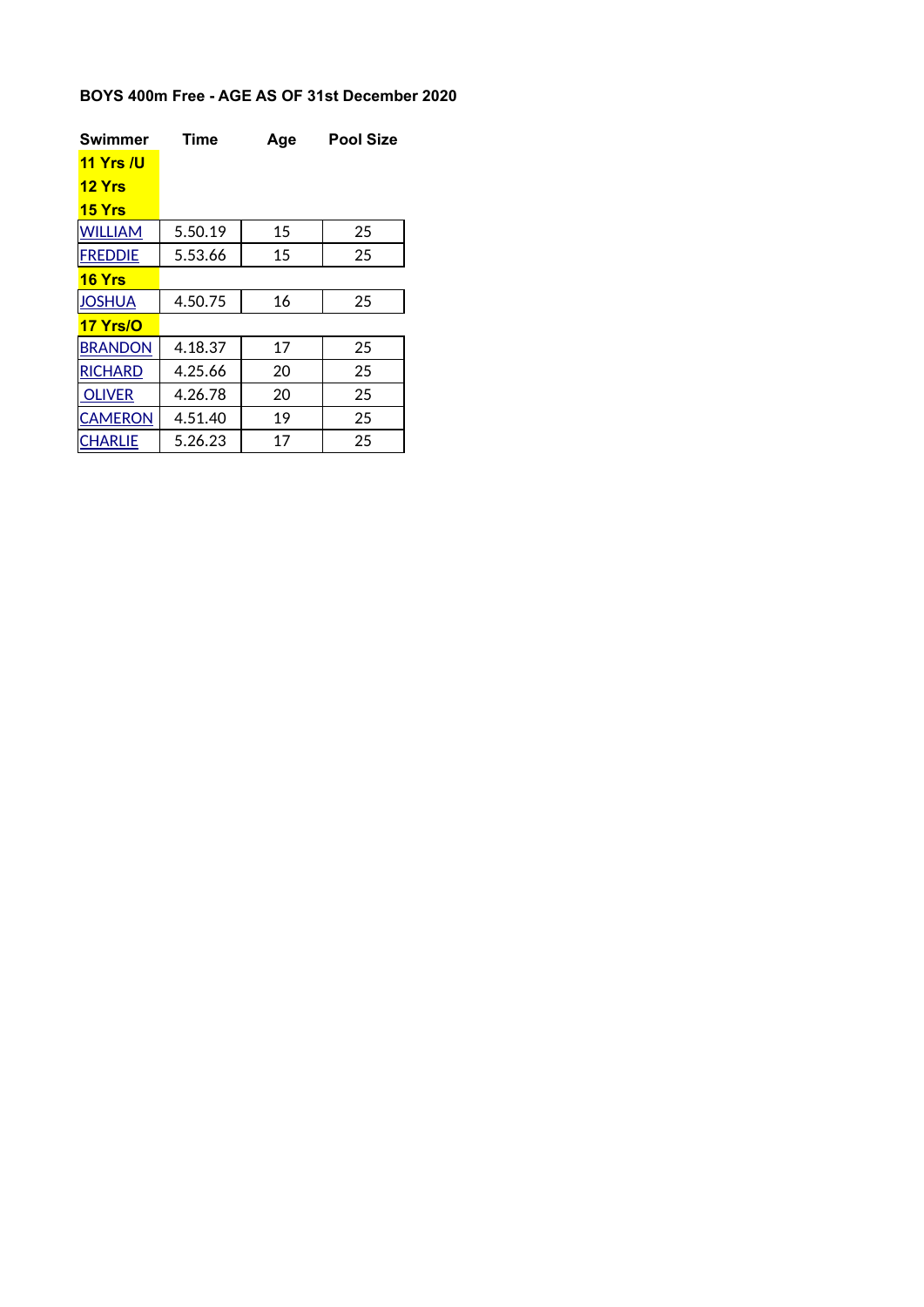## **GIRLS 400m Free - AGE AS OF 31st December 2020**

| Swimmer             | <b>Time</b> | Age | Pool Size |
|---------------------|-------------|-----|-----------|
| <b>11 Yrs/U</b>     |             |     |           |
| <b>14 Yrs</b>       |             |     |           |
| <b>KAYLA</b>        | 5.20.38     | 14  | 25        |
| <b>ALICE</b>        | 2.53.26     | 14  | 25        |
| <b>15 Yrs</b>       |             |     |           |
| <b>TARRYN</b>       | 6.04.69     | 15  | 25        |
| <b>16 Yrs</b>       |             |     |           |
| <b>GRACE</b>        | 4.54.95     | 16  | 25        |
| <b>MYA</b>          | 5.00.53     | 16  | 25        |
| <b>JULIA</b>        | 5.59.51     | 16  | 25        |
| <b>17 Yrs /0</b>    |             |     |           |
| <b>CALLIE - ANN</b> | 4.36.49     | 20  | 25        |
| <b>LEIGHA</b>       | 4.38.43     | 23  | 25        |
| <b>MATILDA</b>      | 4.55.16     | 18  | 25        |
| <b>JODIE</b>        | 4.57.46     | 22  | 25        |
| <b>TIERNEY</b>      | 5.04.91     | 19  | 25        |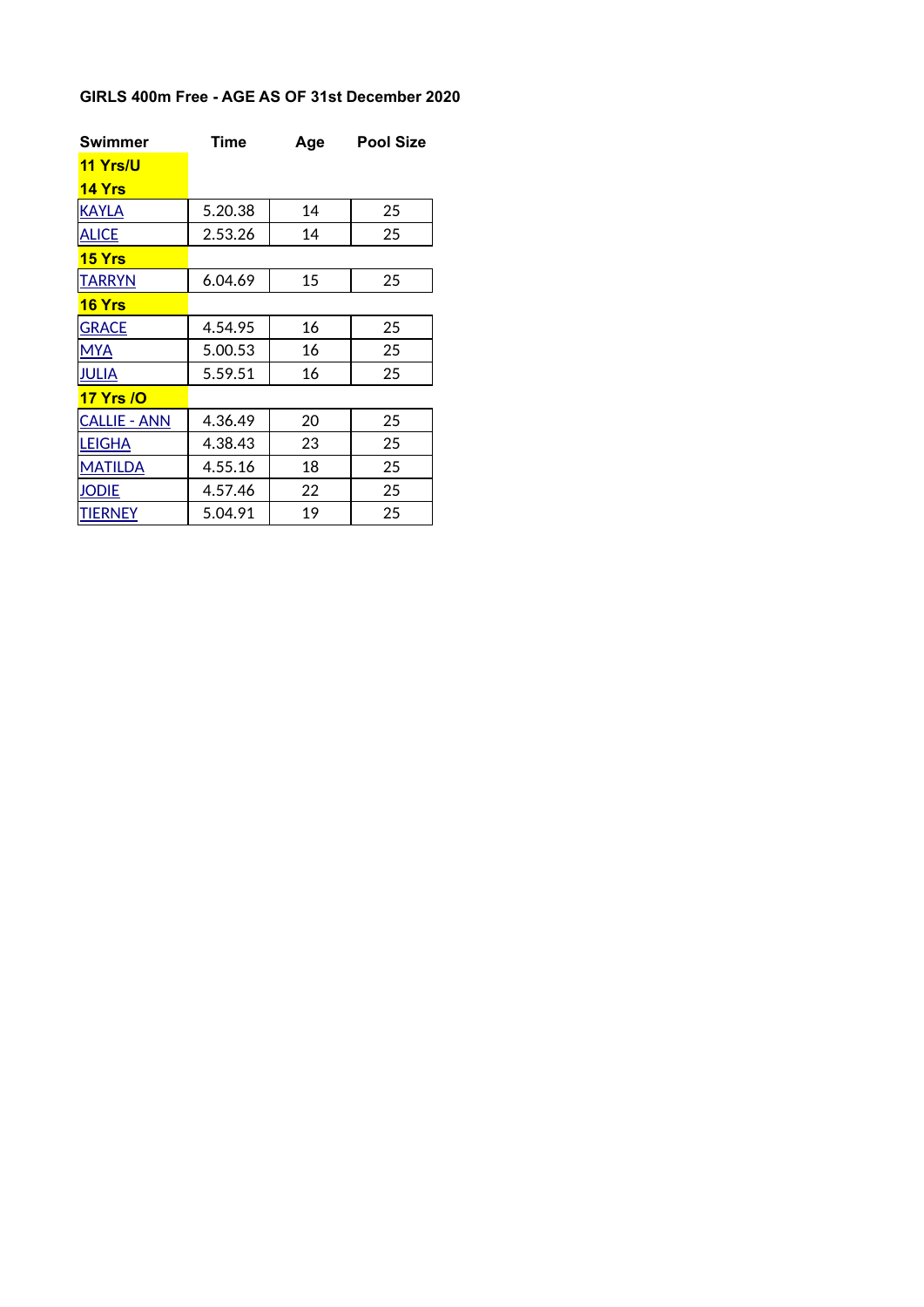### **BOYS 400m I.M - AGE AS OF 31st December 2020**

| <b>Swimmer</b>   | <b>Time</b> | Age | <b>Pool Size</b> |
|------------------|-------------|-----|------------------|
| <b>11 Yrs /U</b> |             |     |                  |
| <b>12 Yrs</b>    |             |     |                  |
| 13 Yrs           |             |     |                  |
| <b>14 Yrs</b>    |             |     |                  |
| <b>16 Yrs</b>    |             |     |                  |
| 17 Yrs/O         |             |     |                  |
| <b>BRANDON</b>   | 4.54.36     | 16  | 25               |
| <b>IRICHARD</b>  | 5.06.03     | 19  | 25               |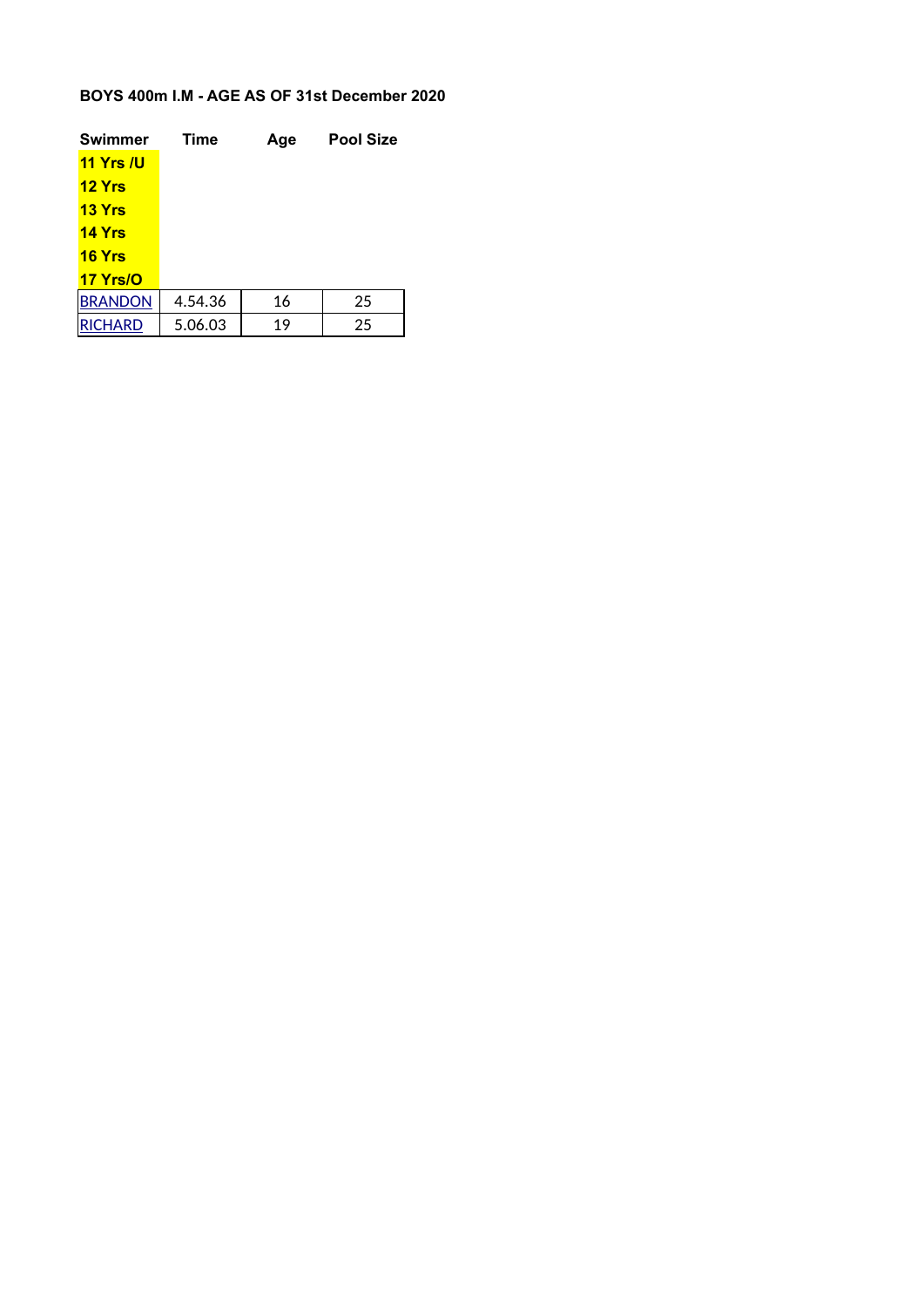### **GIRLS 400m I.M - AGE AS OF 31st December 2020**

| <b>Swimmer</b>    | <b>Time</b> | Age | <b>Pool Size</b> |
|-------------------|-------------|-----|------------------|
| 11 Yrs/U          |             |     |                  |
| <b>14 Yrs</b>     |             |     |                  |
| <b>KAYLA</b>      | 5.47.33     | 14  | 50               |
| <b>14 Yrs</b>     |             |     |                  |
| <b>16 Yrs</b>     |             |     |                  |
| <b>MYA</b>        | 5.34.39     | 16  | 25               |
| <b>17 Yrs / O</b> |             |     |                  |
| CALLIE - ANN      | 5.26.40     | 20  | 25               |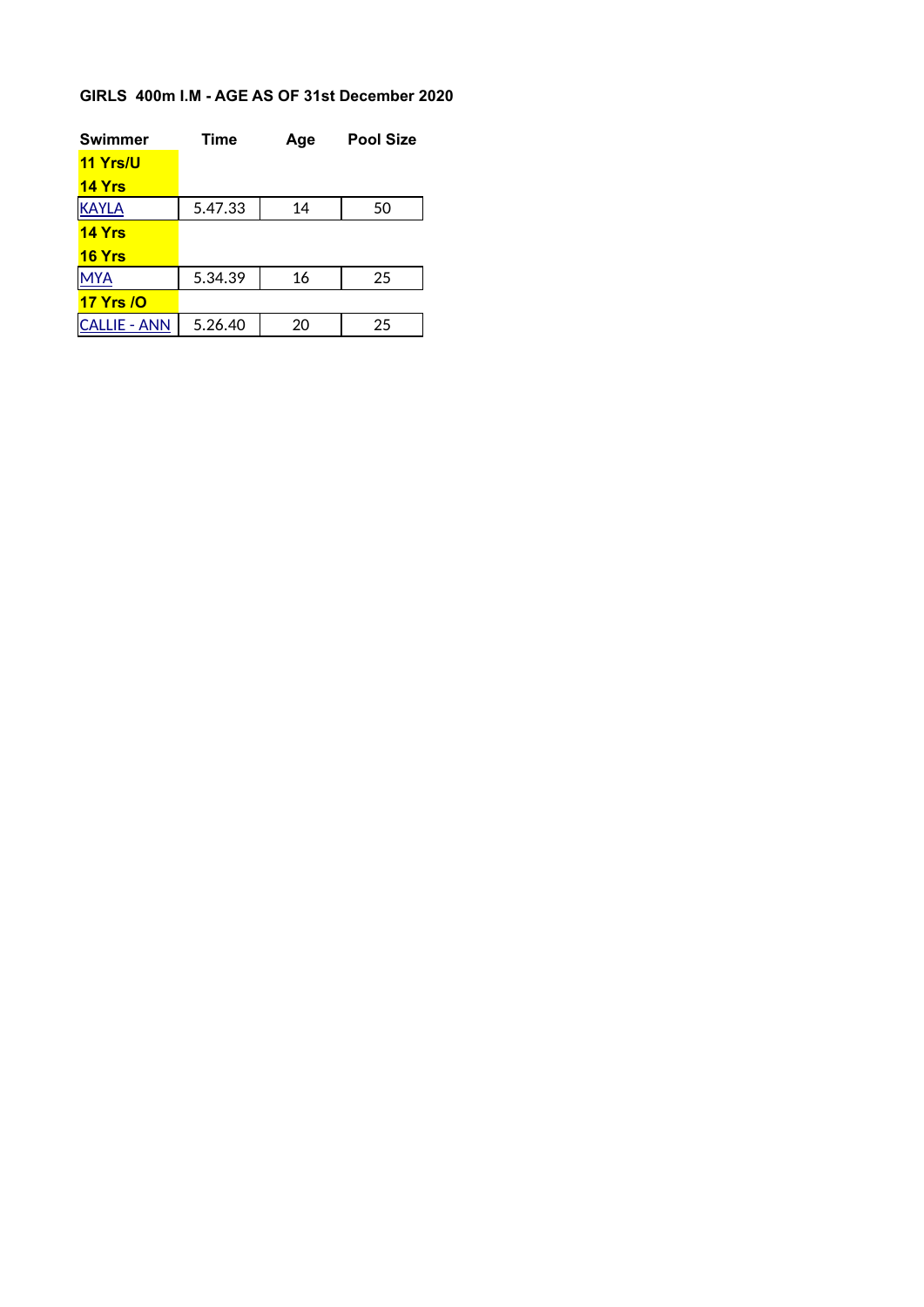# **GIRLS 800m Free - AGE AS OF 31st December 2020**

| <b>Swimmer</b>      | <b>Time</b> | Age | <b>Pool Size</b> |
|---------------------|-------------|-----|------------------|
| 11 Yrs/U            |             |     |                  |
| <b>14 Yrs</b>       |             |     |                  |
| <b>KAYLA</b>        | 11.35.28    | 14  | 25               |
| <b>115 Yrs</b>      |             |     |                  |
| <b>TARRYN</b>       | 12.17.80    | 15  | 25               |
| 15 <i>Yrs</i>       |             |     |                  |
| <b>16 Yrs</b>       |             |     |                  |
| <b>17 Yrs /O</b>    |             |     |                  |
| <b>CALLIE - ANN</b> | 9.30.85     | 20  | 25               |
| TIERNEY             | 10.37.70    | 19  | 25               |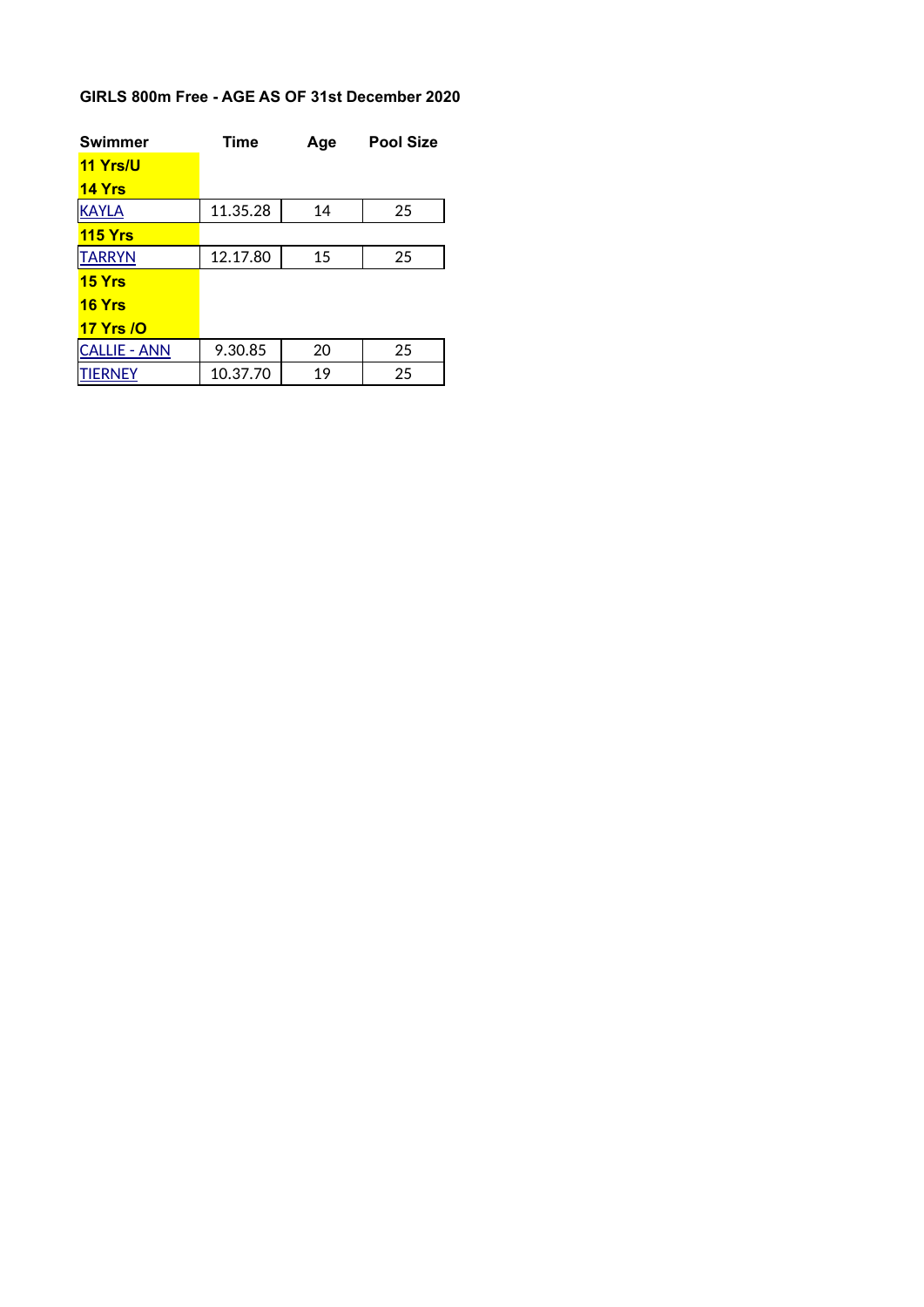### **BOYS 800M FREE AGE AS OF 31st December 2020**

| Swimmer                | Time | Age | <b>Pool Size</b> |
|------------------------|------|-----|------------------|
| <b>17 Yrs/O</b>        |      |     |                  |
| $ $ CAMERON   10.22.13 |      | 19  |                  |